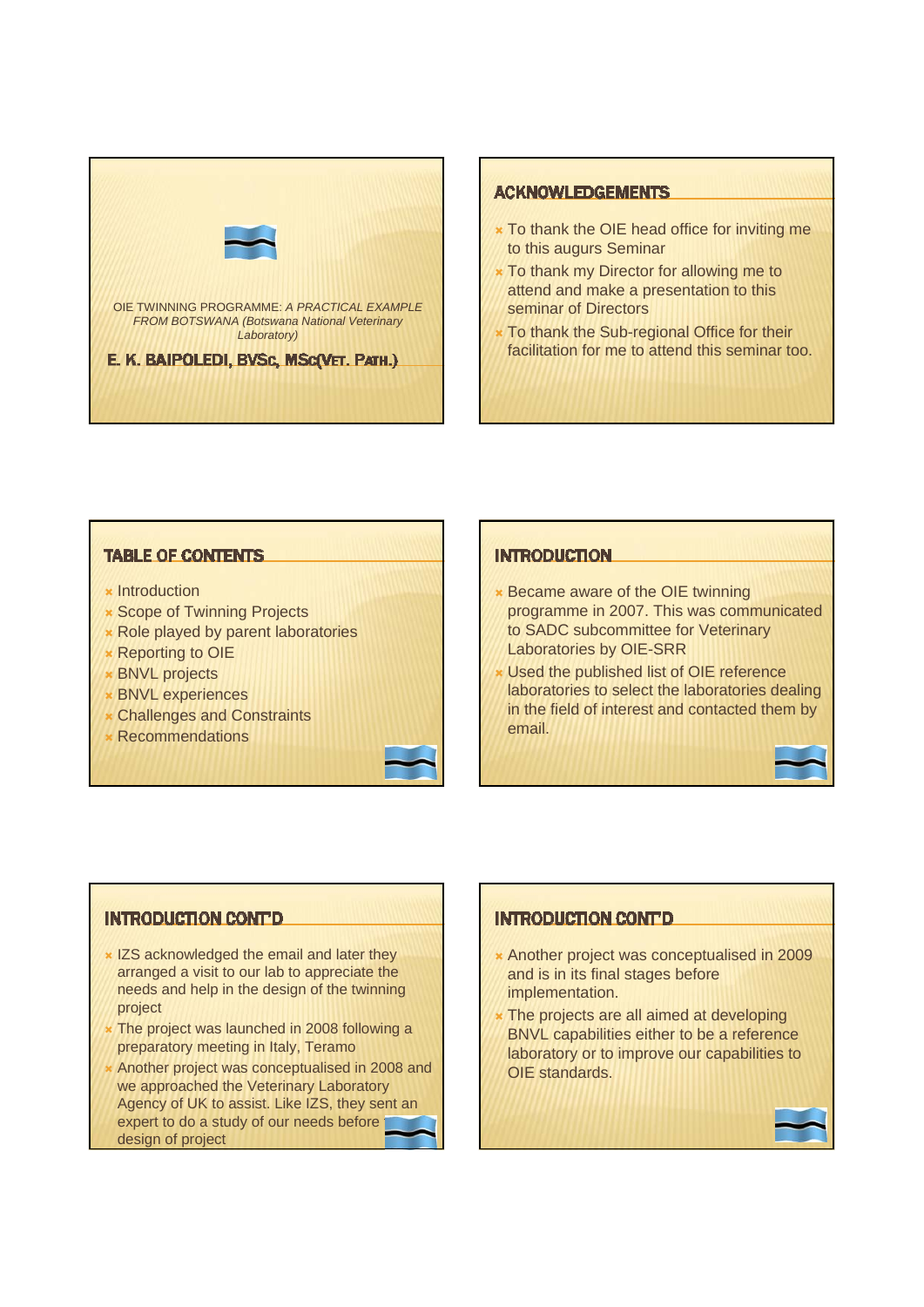## **SCOPE OF TWINNING PROJECTS**

- **\*** Improving or building capacity in a specific area: Trichinellosis
- **\* Improving capacity for a group of diseases:** AI & NCD
- Reaching OIE reference Laboratory status: CBPP for the region
- Attain OIE standards only in a specific area of work: AI



## **ROLE PLAYED BY PARENT LABORATORIES**

- **\* Parent OIE reference Laboratory and the** designated expert(s) are the driving force, to ensure the success of the Twinning agreement
- Expert at parent lab is the Project manager
- Parent lab submits agreed (with candidate lab) project proposal to OIE Central Bureau in Paris
- Parent lab is responsible for implementation and use of financial resources support Twinning project

# **ROLE OF CANDIDATE LABORATORY**

- $*$  Must be fully committed to improving its capacity and expertise
- **\*** Owns the end result that is being achieved by the partnership

**\*** Expert is nominated to be the project leader for the candidate lab activities

## **OIE**

- ´ OIE Central Bureau provides support and coordination for the twinning programme
- **\* Ensures the application for financial and** technical controls outlined in the mutual agreement of the participating laboratories
- **OIE World Fund for Animal Health and** Welfare provides financial support for the OIE Twinning programme

# **REPORTING TO OIE**

- **\*** This is done by the parent laboratory and submitted to OIE Scientific and Technical dept
	- Interim report: within first year of the project
	- Annual report: within 1 month of the end of year of project start date
	- Final report: on completion of project. To be jointly prepared by parent and candidate labs
	- Post-project review:  $6 12$  months after project closure

# **BNVL PROJECTS**

- **x** CBPP project
- **\*** Avian Influenza & Newcastle project
- **\* Trichinellosis project**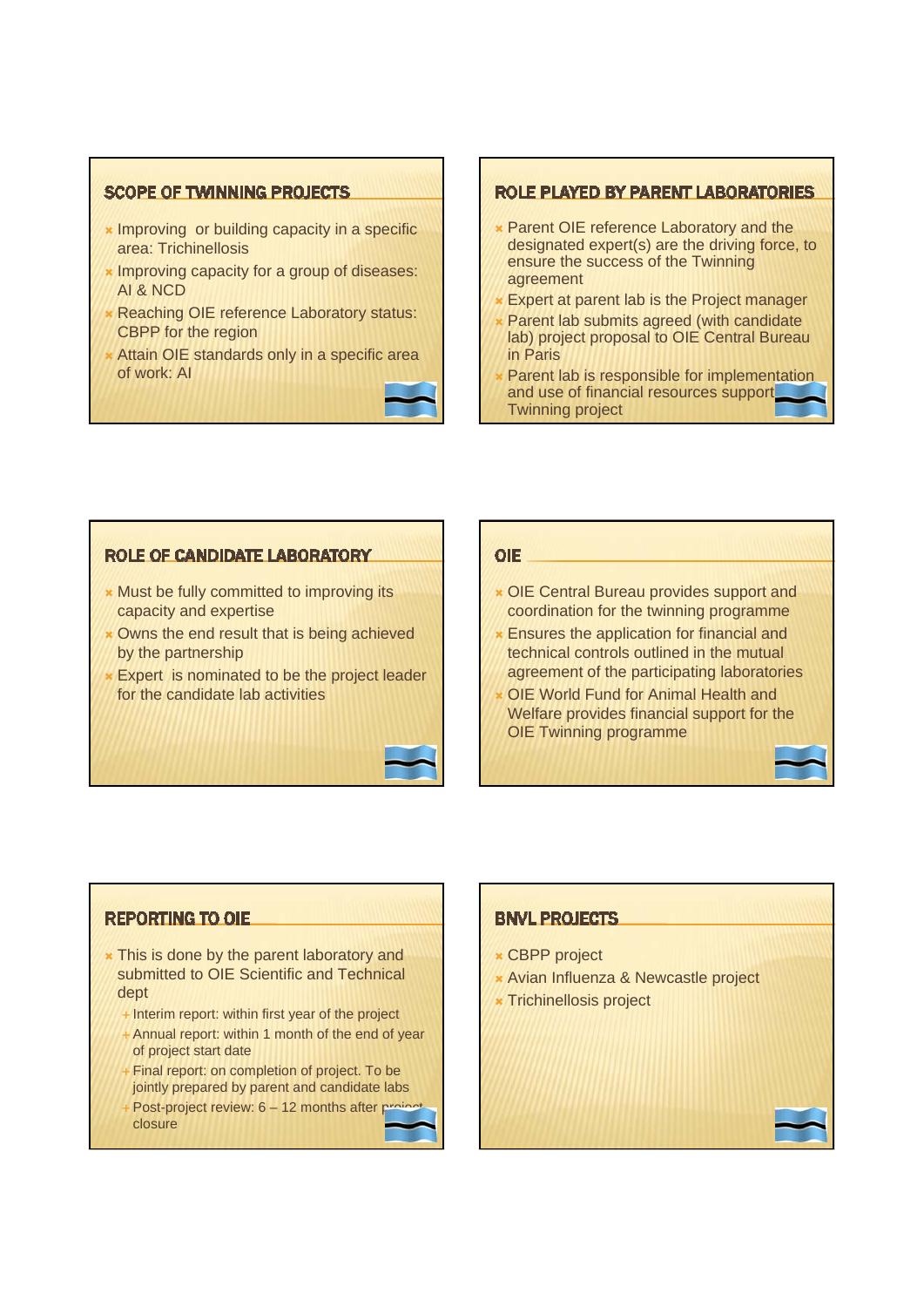# **CBPP PROJECT**

- **× Objectives:** 
	- Production of reagents for the serological testing;
	- Isolation and identification procedures of the aetiological agent
	- Disease pathology and differential diagnosis;
	- Conducting epidemiological surveillance

#### **CBPP CONTD**

- **\*** The diagnostic procedures are being standardised and validated according to the OIE standards
- **BNVL will acquire status of Reference** laboratory, and will lead to a more even geographical distribution of expertise and provision of scientific support to neighbouring countries.

# **CBPP CONT'D**

- **\*** The project scheduled for a period 17months but was extended to 24months.
- **\* The project closes in June 2010**

### AVIAN INFLUENZA AND NEWCASTLE DISEASE

### **× Objectives:**

- + To develop a laboratory contingency plan for AI and NCD
- Identify key areas to strengthen capacity building at BNVL
- Transfer tests, skills and reagents in order to provide a robust diagnostic/virus confirmatory capabilities
- Produce key diagnostic reagents to support testing

## AI AND NCD CONT'D

**\*** Project scheduled for 21 months, to end 30<sup>th</sup> September 2010

# **TRICHINELLOSIS**

- $\star$  The twinning project will establish scientific and technological expertise at BNVL through
	- Training of laboratory personnel
	- Training of slaughterhouse personnel to collect muscles from target animals for the detection of *Trichinella* infection by training the trainer
	- Dissemination and publication of information on *Trichinella* in Botswana and neighbouring countries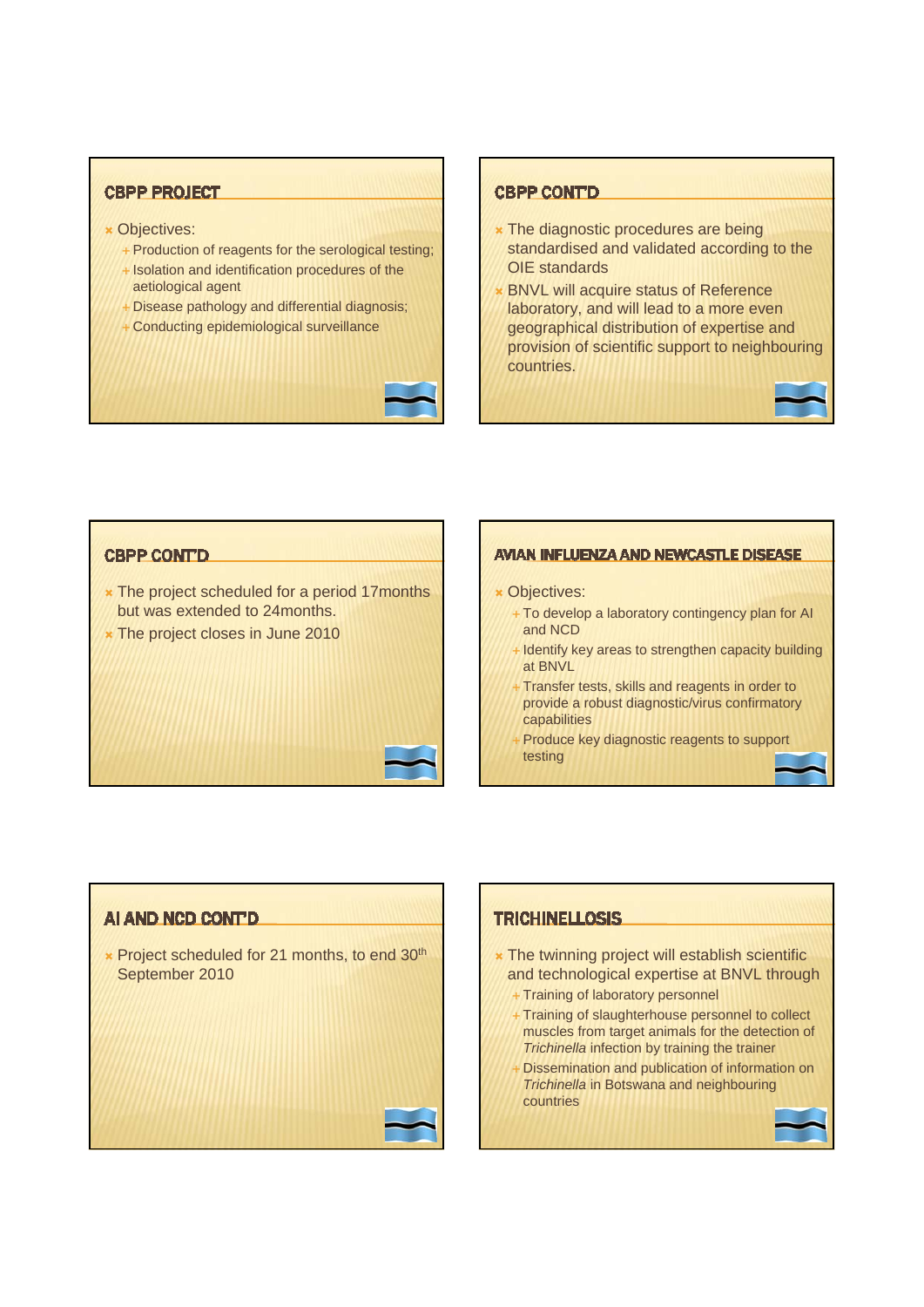### **TRICHINELLOSIS CONTD**

- **\*** The project is being finalised for implementation this year.
- **\*** The period of implementation has not yet been scheduled.

#### **BNVL EXPERIENCES**

- **\* Commitment from both parent and candidate** laboratories is mandatory if the project will have to deliver the desired results
- Level of research engaged in is critical to becoming an OIE reference laboratory, especially the publications made on the subject
- Availability of resources, including the equipments needed to carryout added functions very crucial. Support from principals very critical

## **BNVL EXPERIENCES CONT'D**

- Change of leadership at OIE delegate and laboratory level creates loss of momentum when it occurs
- Economic down turn globally, tended to affect developing countries more and in turn risked the implementation of the projects negatively
- Poor service delivery by suppliers of services and consumables directly impacted negatively to the project progress
- Lack of competent equipment maintenance companies created a draw back.

## **CONSTRAINTS AND CHALL ENGES**

- $\star$  Limited financial resources to support newly acquired skills and technologies and adopting them to the candidate laboratory a challenge
- OIE Twinning project(s) do not provide support for making available the necessary equipment(s) to candidate laboratories to build capacity, instead funds are provided to the already established parent labs

## **CONSTRAINTS AND CHALLENGES CONT'D**

- \* Absence of specific diseases in a candidate country also brings about challenges of acquiring the materials; developing countries tend to send materials to labs in Europe more than they could send to sister labs in Africa
- Stability of technical staff in the country/candidate laboratory remain a challenge, especially that candidate laboratory is a public institution and wages are set by government. To set retention packages is not easy
- Redeployment of team members in the twinning project without their replacement also acts ag the intended objectives

## **RECOMMENDATIONS**

- **\* Maintain adequate support to candidate by OIE** delegate in terms of:
	- Staff complement, avoid deploying staff away from the project (before its closure)
	- **Financial resources**
	- **Facilitation of scientific research**
- OIE to make it possible for candidate laboratory to access funds that will assist in the implementation of the Twinning, and not limit the funds only to the parent laboratory